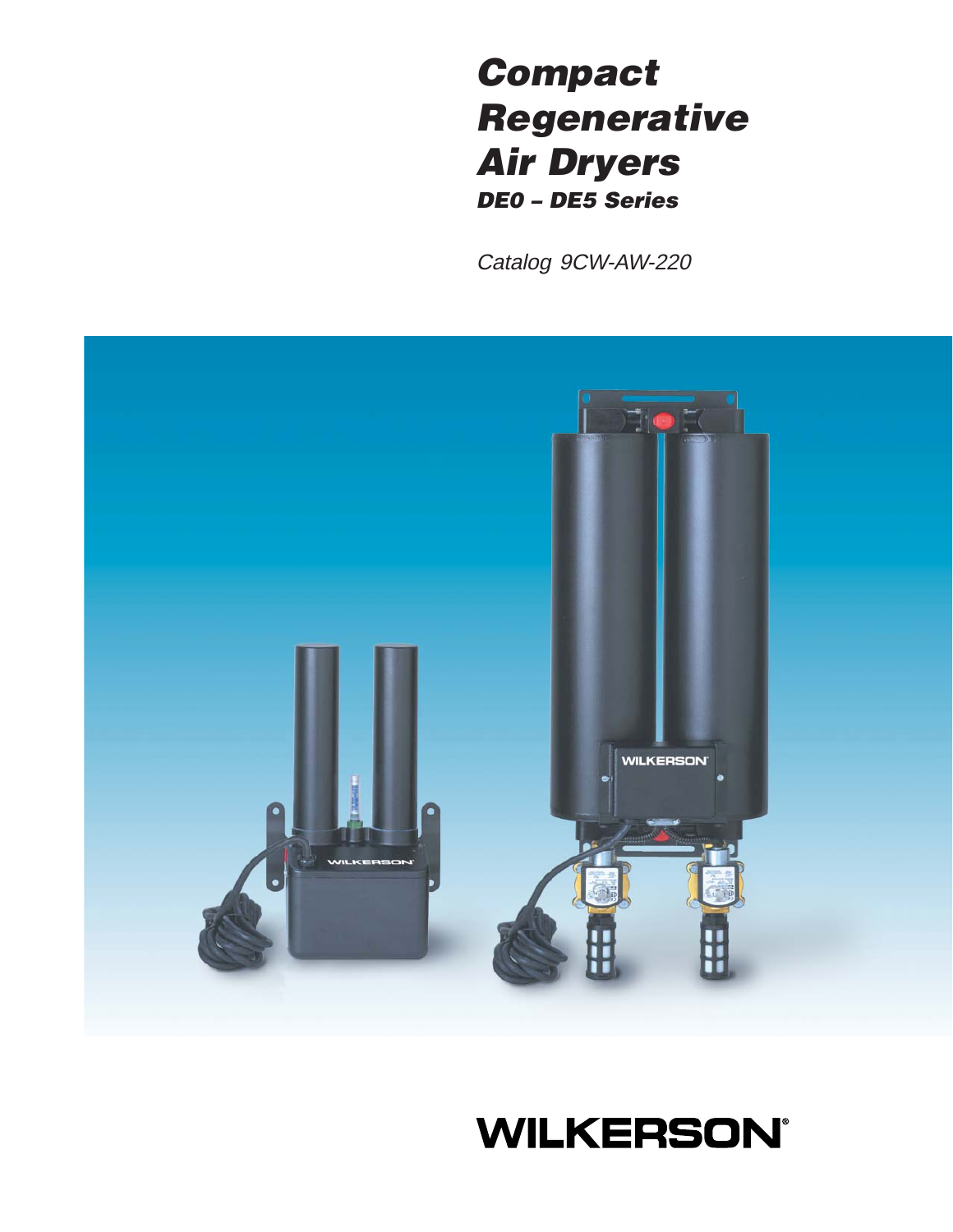# **! WARNING**

FAILURE OR IMPROPER SELECTION OR IMPROPER USE OF THE PRODUCTS AND/OR SYSTEMS DESCRIBED HEREIN OR RELATED ITEMS CAN CAUSE DEATH, PERSONAL INJURY AND PROPERTY DAMAGE.

This document and other information from The Company, its subsidiaries and authorized distributors provide product and/or system options for further investigation by users having technical expertise. It is important that you analyze all aspects of your application including consequences of any failure, and review the information concerning the product or system in the current product catalog. Due to the variety of operating conditions and applications for these products or systems, the user, through its own analysis and testing, is solely responsible for making the final selection of the products and systems and assuring that all performance, safety and warning requirements of the application are met.

The products described herein, including without limitation, product features, specifications, designs, availability and pricing, are subject to change by The Company and its subsidiaries at any time without notice.

#### **Offer of Sale**

The items described in this document are hereby offered for sale by The Company, its subsidiaries or its authorized distributors. This offer and its acceptance are governed by the provisions stated on the separate page of this document entitled "Offer of Sale".

© Copyright 2004, Parker Hannifin Corporation. All Rights Reserved.

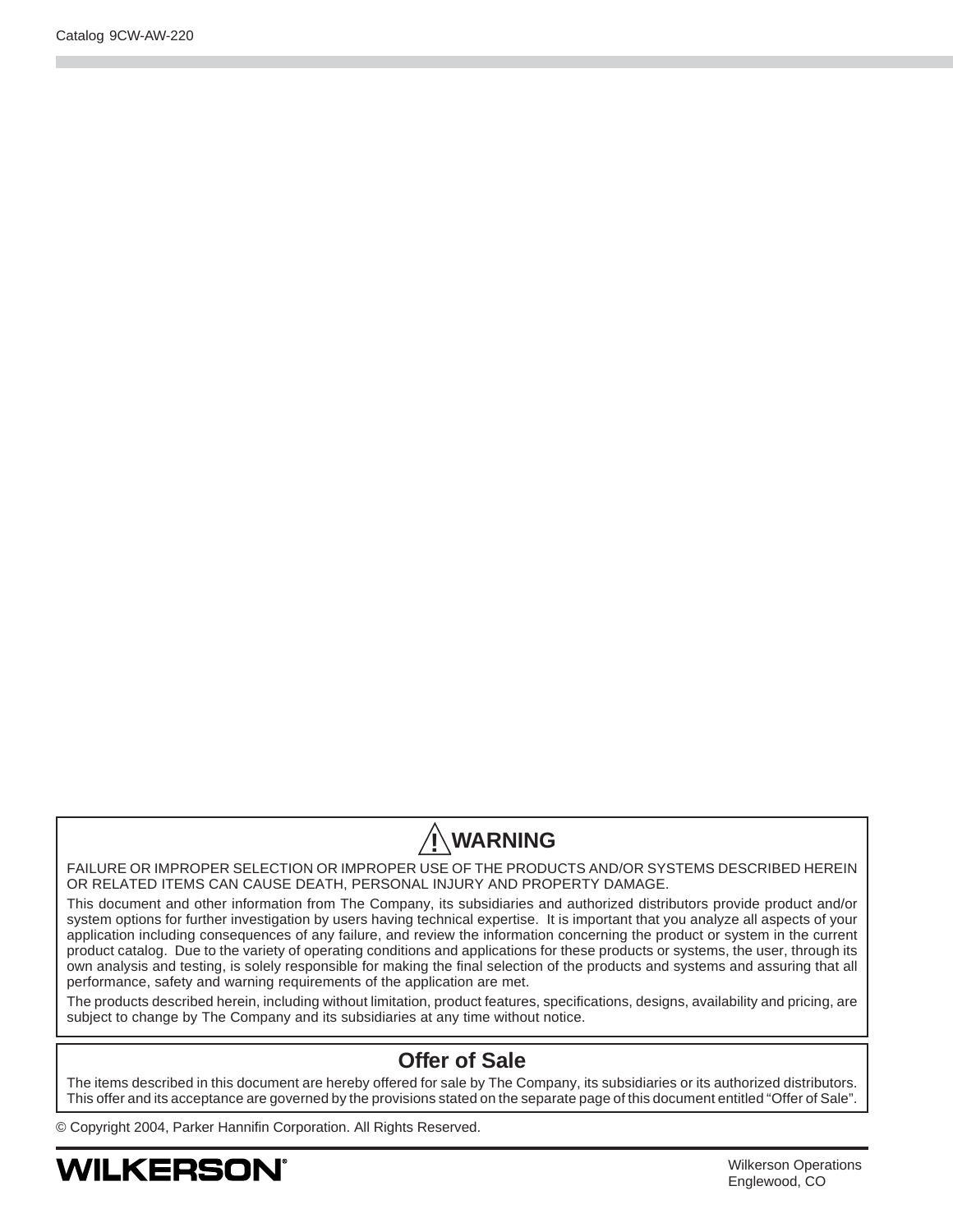## **Table Of Contents**

| <b>Compact Regenerative Pressure Swing</b>       |  |
|--------------------------------------------------|--|
|                                                  |  |
| <b>How to Select A Wilkerson DE Series</b>       |  |
|                                                  |  |
| <b>Heatless Air Dryer Recommended Filtration</b> |  |
|                                                  |  |
|                                                  |  |
|                                                  |  |
|                                                  |  |

The requirement for clean, dry compressed air for today's manufacturing and processing methods is more critical than ever. Moisture and particulate matter are found in all compressed air systems. These contaminants cause rust and corrosion damaging and increasing downtime of pneumatic tools, controls, and instrumentation. When applications require better dew points than can be achieved with refrigerated air dryers (35°F to 39°F) a heatless regenerative desiccant dryer should be utilized. -40°F to -100°F (-40°C to -73°C).

At one time, compressed air dryers were luxuries. Today, as maintenance costs continue to rise, and the need for increased productivity grows, they're a necessity in nearly every process where compressed air is used.

The Wilkerson air dryer, together with its associated filters, is a key part of a well-engineered compressed air system. Wilkerson, an industry leader in the design and manufacture of innovative compressed air products, has developed the DE Series -40°F to -100°F (-40°C to -73°C) pressure dew point Heatless Regenerative Desiccant Dryer to meet the ever-increasing demand for efficient and economical ultra dry compressed air.

Our Compact Regenerative Pressure Swing Heatless Air Dryers, together with a broad range of high-efficiency filters, can provide total air treatment with outstanding reliability and performance for your compressed air applications.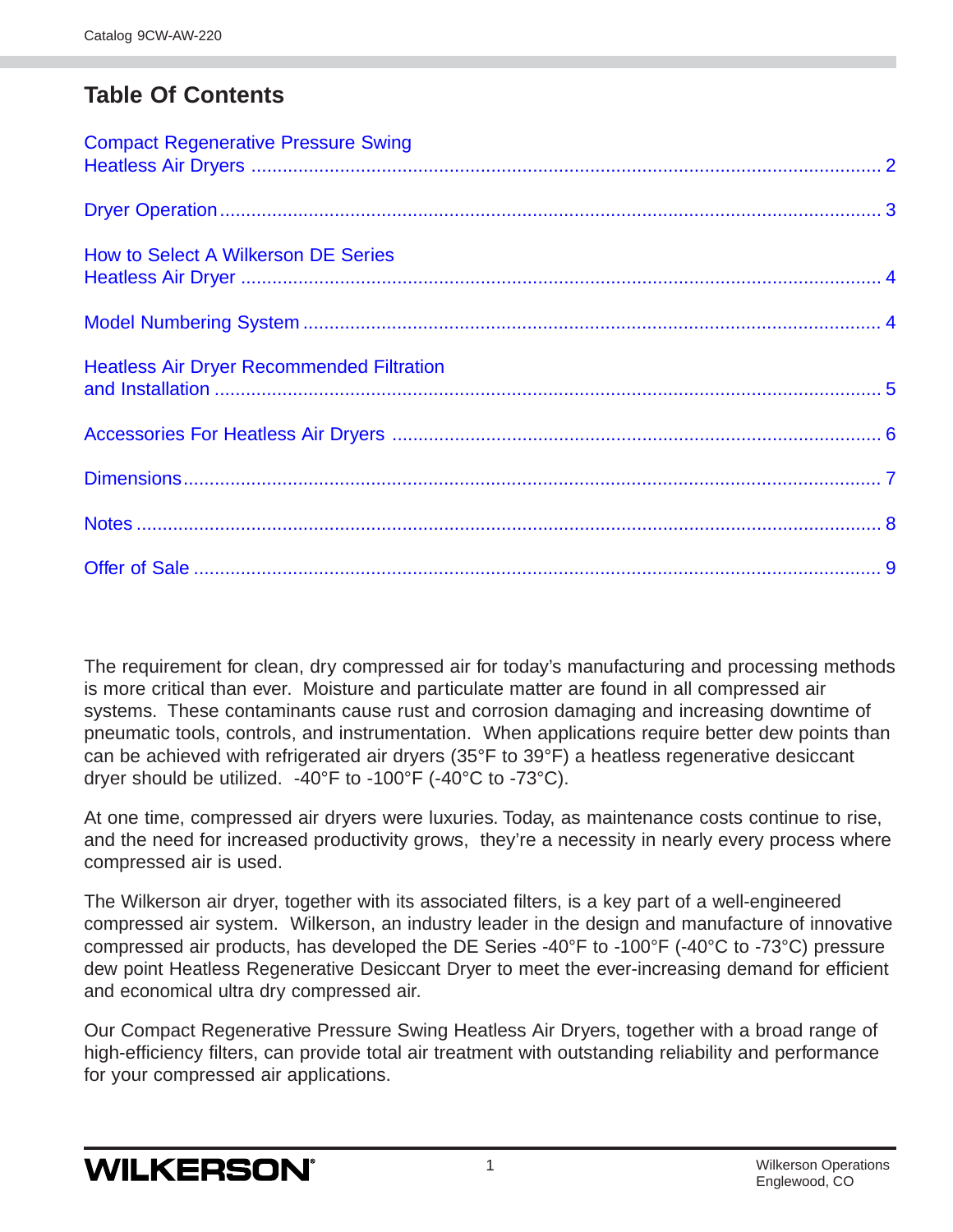## <span id="page-3-0"></span>**Compact Regenerative Pressure Swing Heatless Air Dryers**

#### **Features and Benefits**

- Compact, modular design with few moving parts for long term reliability.
- Automatic regenerative operation and no regular maintenance required.
- Available in multiple voltages. Low power consumption.
- Solid state cycle timer with memory and quiet DC solenoid valves.
- Desiccant chambers are spring-loaded for long life and optimum performance.
- Purge mufflers are standard for quiet operation.
- Space-saving wall-mount bracket is standard.
- Repressurizing timer for minimal downstream flow and pressure fluctuation during tower switch over  $(DE3 - 5)$ .
- Easy orifice change when different purge flows are required.
- Automatic solid state cycle timer with memory for reliable purge cycle timing.
- On/Off switch is standard (DE3, DE4, & DE5).
- Designed to accommodate optional system components and dryer accessories without modifications.

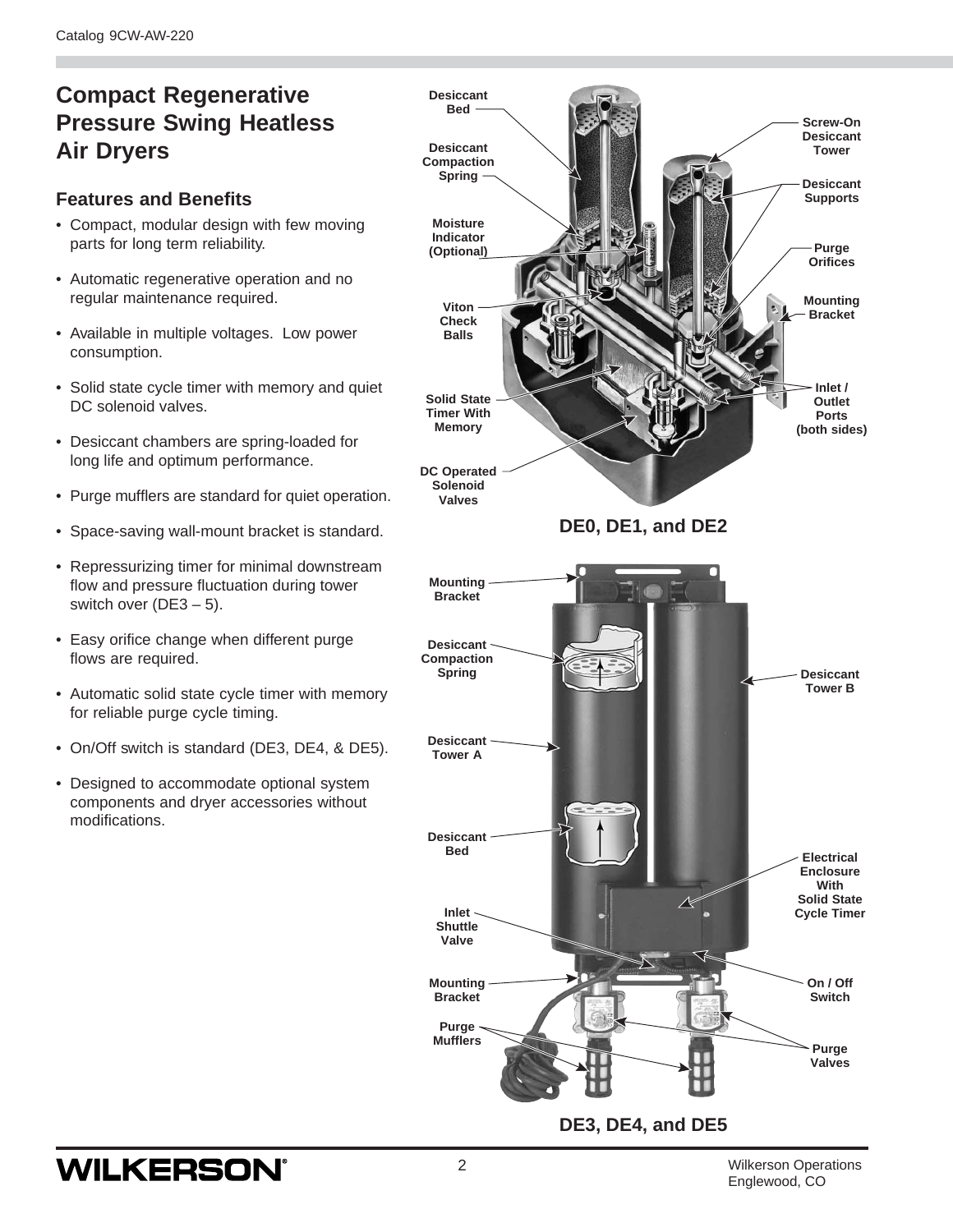## <span id="page-4-0"></span>**Dryer Operation**

The heatless air dryers utilize two symmetrical desiccant towers. The wet air enters the dryer and flows through one of the towers where nearly all the water vapor is adsorbed. In the flow schematics shown below, the right tower is being regenerated while the left tower is drying the wet inlet air. Inlet air flow direction is controlled by the solenoid valves. As shown below, valve A is open and valve B is closed in the DE0, DE1, and DE2 dryers, directing the inlet air to the left tower. Valve B is open and valve A is closed in the DE3, DE4 and DE5 dryers, which allows the inlet shuttle valve to direct the air to the left tower.

A portion of the dry air is allowed to flow through an orifice into the right tower. The dry air flowing through the orifice expands to nearly atmospheric pressure, which dries the purge air still more. This very dry air extracts the water from the desiccant as it flows through the right tower and out the solenoid valve exhaust port.

The orifices are fixed and are sized by the factory, based on flow and pressure.

A solid state timer controls the cycling of the solenoid valves. After a set period of time, the procedure is reversed. The wet left tower is being regenerated, while the right tower is drying the wet inlet air. During each cycle, the desiccant towers are either drying the wet inlet air or being reactivated with dry air from the drying tower.

The total cycle time for the DE0, DE1, and DE2 dryers is one minute. The tower being regenerated has 30 seconds of purge flow before the valves switch towers. The DE3, DE4, and DE5 dryers have a total cycle time of two minutes. The tower being regenerated has a purge flow of 40 seconds and then a 20-second repressurization.

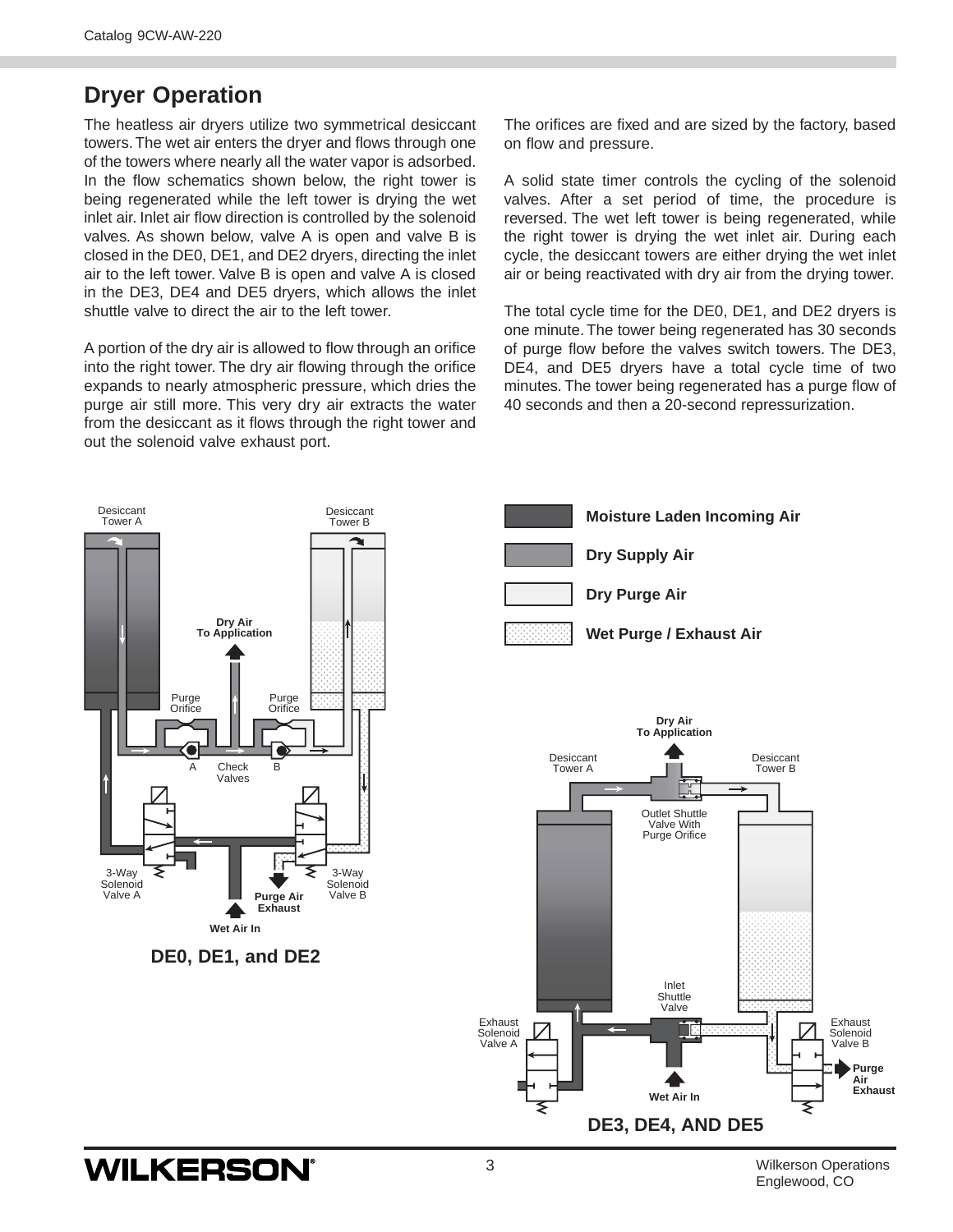## <span id="page-5-0"></span>**How to Select a Wilkerson DE Series Heatless Air Dryer**

Proper selection of a Wilkerson heatless air dryer depends on knowing the inlet pressure, outlet flow and inlet temperature. Note: Maximum inlet temperature is 100°F. All models have a 40-150 PSIG operating pressure rating.

#### **Example:**

**Application:** Calls for 20 SCFM outlet capacity at -40°F pressure dew point, and 100 PSIG operation pressure at 70°F inlet temperature.

**Selecting Model for Application:** On the model selection listing below, locate the 100 PSIG inlet pressure and find 25.0 SCFM inlet flow, subtract 4.9 purge flow, shown under purge flow column. For the 20 SCFM application, the model DE4 meets the requirements. Part number would be DE4-AE-000-7G20.

| <b>Model</b><br><b>Number</b> | <b>SCFM Inlet Flows @ Indicated Inlet Pressures</b><br>150<br>40<br>130<br>140<br>50<br>80<br>100<br>110<br>120<br>60<br>70<br>90 |      |      |      |      |      |      | <b>Purge (SCFM)</b><br>@70°F  @100°F |      | <b>Pipe</b><br><b>Size</b><br><b>NPT</b> |             |      |         |      |      |
|-------------------------------|-----------------------------------------------------------------------------------------------------------------------------------|------|------|------|------|------|------|--------------------------------------|------|------------------------------------------|-------------|------|---------|------|------|
|                               |                                                                                                                                   |      |      |      |      |      |      |                                      |      |                                          |             |      |         |      |      |
| DE0-0E-000-****               | 1.3                                                                                                                               | 1.6  | 1.8  | 2.1  | 2.3  | 2.6  | 2.8  | 3.0                                  | 3.3  | 3.5                                      | 3.8         | 4.0  | .7      | .8   | 1/4" |
| DE1-0E-000-****               | 2.7                                                                                                                               | 3.3  | 3.8  | 4.3  | 4.8  | 5.3  | 5.8  | 6.3                                  | 6.8  | 7.3                                      | 7.8         | 8.3  | 1.5     | 1.7  | 1/4" |
| DE2-0E-000-****               | 3.8                                                                                                                               | 4.5  | 5.2  | 5.9  | 6.6  | 7.3  | 8.0  | 8.7                                  | 9.4  | 10.1                                     | 10.8        | 11.5 | $2.2\,$ | 2.5  | 1/4" |
| DE3-0E-000-****               | 7.4                                                                                                                               | 8.8  | 10.2 | 11.5 | 12.9 | 14.2 | 15.6 | 17.0                                 | 18.3 | 19.7                                     | 21.0        | 22.4 | 2.8     | 3.1  | 1/2" |
| DE4-0E-000-****               | 11.9                                                                                                                              | 14.1 | 16.3 | 18.5 | 20.6 | 22.8 | 25.0 | 27.2                                 | 29.4 | 31.5                                     | 33.7        | 35.9 | 4.9     | 5.6  | 1/2" |
| DE5-0E-000-****               | 23.8                                                                                                                              | 28.2 | 32.6 | 36.9 | 41.2 | 45.6 | 50.0 | 54.4                                 | 58.8 | $63.0$ $\overline{\phantom{0}}$          | $67.4$ 71.8 |      | 9.8     | 11.2 | 1/2" |

#### **-40°F Outlet Pressure Dew Point\***

Flow rates based on 70°F (21.1°C) inlet temperature.

**\*** To determine SCFM inlet flow for -100°F atmospheric dew point, multiply inlet flow on chart above by 0.92.

## **Model Numbering System**

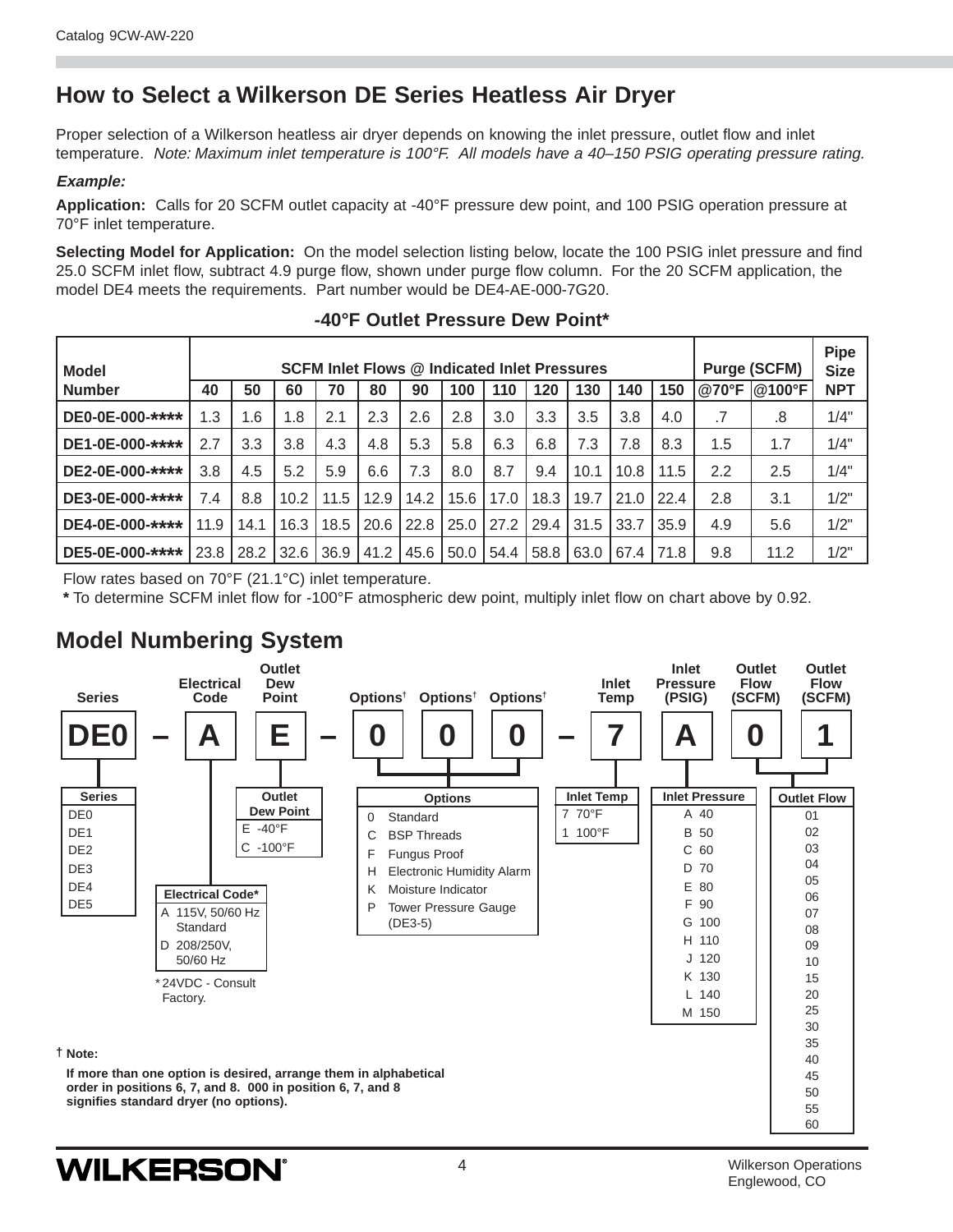## <span id="page-6-0"></span>**Heatless Air Dryer Recommended Filtration and Installation**

Wilkerson offers a complete line of air preparation products consisting of prefilters, coalescing filters, afterfilters and regulators to match the performance of the dryer selected. Each type or combination of filters provide a different degree of air quality, dependent on your application needs. These filters will remove virtually all contamination from the compressed airflow including bulk liquid water and oil, solid particles, oil aerosols, oil vapors and oil associated odors.

**Prefilter** – The Type A inlet filter is a 5 micron, reusable element that will remove solid contaminants and bulk liquids. This filter should also be used as a prefilter for the Type C (oil removal) filter.

**Oil-Removal Filter** – The Type C high efficiency coalescing filter removes particles and extremely fine oil mist and aerosols down to 0.01 microns. Filter oil

removal efficiency is better than 99.9999% resulting in a maximum remaining oil content downstream of the filter of less than 0.01 ppm/wt.

**Afterfilter** – The Type B filter is a 0.5 micron filter that will remove solid contaminants, such as desiccant dust, from migrating downstream. The Afterfilter is designed for use in "dry" systems where it provides efficient removal of desiccant dust and other solid contaminants downstream of various types of chemical dryers.

**Air Regulators** – Wilkerson offers a full line of conventional, precision, electronic and manifold regulators to meet most application needs. All regulators have balanced valves for superior regulation.

| <b>Model Number</b> | <b>Pipe Size</b> | Recommended*<br><b>PreFilter</b> | Recommended**<br><b>Coalescing Filter</b> | Recommended<br><b>Afterfilter</b> |
|---------------------|------------------|----------------------------------|-------------------------------------------|-----------------------------------|
| DE <sub>0</sub>     | 1/4"             | F18-02-SG00                      | M18-02-CG00                               | A18-02-BKM0                       |
| DE <sub>1</sub>     | 1/4"             | F <sub>18</sub> -02-SG00         | M <sub>18</sub> -02-CG00                  | A18-02-BKM0                       |
| DE <sub>2</sub>     | 1/4"             | F18-02-SG00                      | M18-02-CG00                               | A18-02-BKM0                       |
| DE <sub>3</sub>     | 1/2"             | F28-04-SG00                      | M28-04-CG00                               | A28-04-BKM0                       |
| DE4                 | 1/2"             | F28-04-SG00                      | M28-04-CG00                               | A28-04-BKM0                       |
| DE <sub>5</sub>     | 1/2"             | F28-04-SG00                      | M28-04-CG00                               | A28-04-BKM0                       |

\* Type A 5 micron particulate filter.

\*\* Type C 0.01 micron coalescing filter.

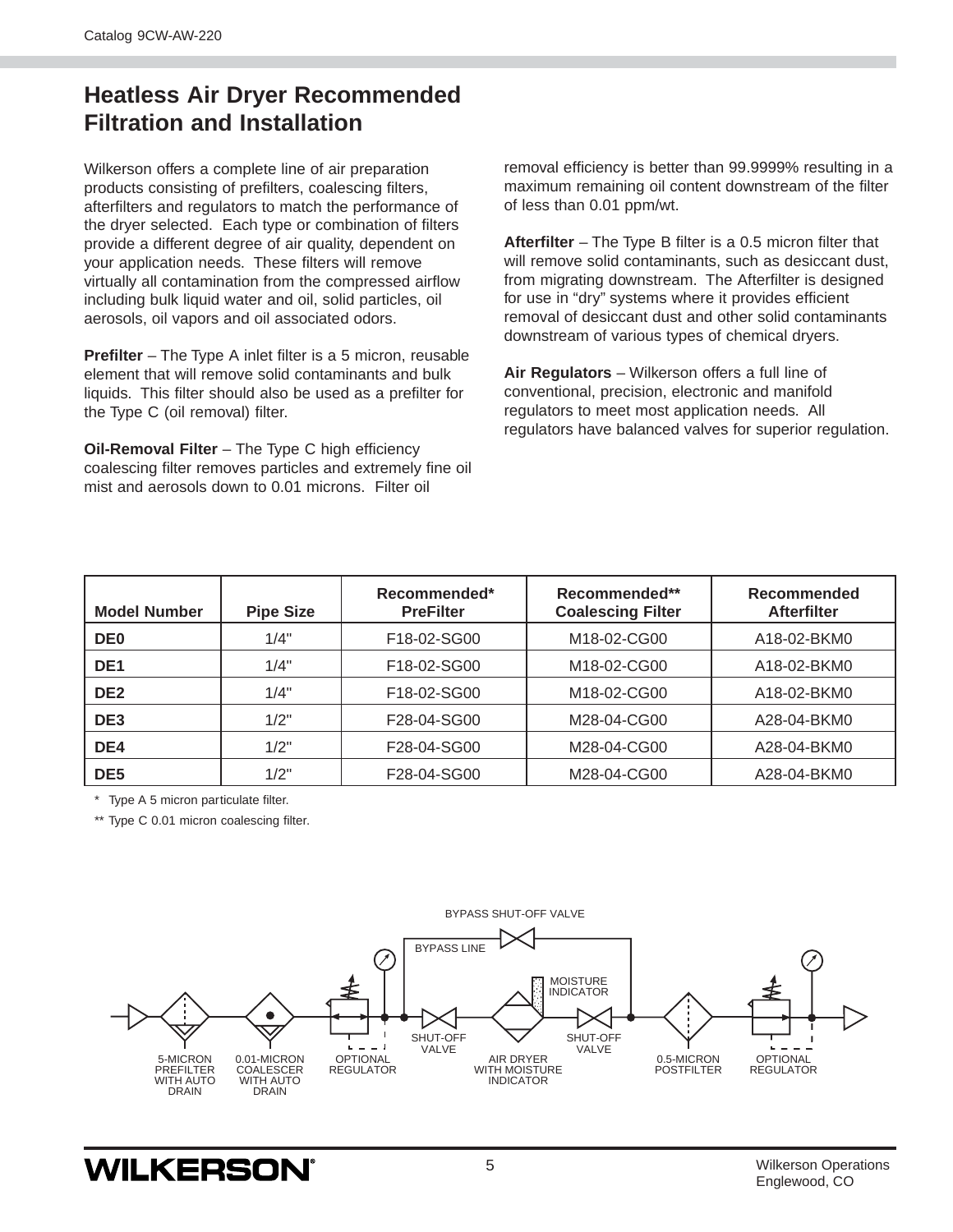## <span id="page-7-0"></span>**Options, Accessories, and Replacement Parts**

**Moisture Detection** – An inline color-change moisture indicator is available for all models. When the air flowing through the indicator reaches 10% relative humidity, the silica gel desiccant turns from blue to pink. For sensitive applications, the electronic humidity alarm option is recommended. This system continuously tracks the moisture level of a compressed air source and features simultaneous audible and visual alarms, in addition to an open-and closed-circuit condition for integration into a control system. Various humidity levels and voltages are available.

**Tower Pressure Gauge Option** – To monitor system performance, the tower pressure gauges display the air pressure of the desiccant chambers. Available only on DE3, DE4, and DE5 models.

| <b>Part Number</b>          | <b>Description</b>                 | <b>Unit Used On</b> |  |  |  |  |
|-----------------------------|------------------------------------|---------------------|--|--|--|--|
| <b>Moisture Detection</b>   |                                    |                     |  |  |  |  |
| DRP-94-169                  | Moisture Indicator                 | $DE0 - DE2$         |  |  |  |  |
| DRP-94-369                  | Moisture Indicator Assembly        | $DE3 - DE5$         |  |  |  |  |
| DRP-96-452                  | <b>Electronic Humidity Alarm</b>   | $DE0 - DE5$         |  |  |  |  |
| <b>Exhaust Mufflers</b>     |                                    |                     |  |  |  |  |
| ES25MC or ASN-8             | Exhaust Muffler, 1/4" NPT          | $DE0 - DE2$         |  |  |  |  |
| ES50MC or ASN-15            | Exhaust Muffler, 1/2" NPT          | $DE3 - DE5$         |  |  |  |  |
| <b>Solenoid Valves</b>      |                                    |                     |  |  |  |  |
| DRP-94-189-1                | Solenoid Valve, 1/4", 115VAC Input | $DE0 - DE2$         |  |  |  |  |
| DRP-94-189-2                | Solenoid Valve, 1/4", 230VAC Input | $DE0 - DE2$         |  |  |  |  |
| DRP-96-454                  | Solenoid valve, 1/2", 115VAC input | $DE3 - DE5$         |  |  |  |  |
| DRP-96-455                  | Solenoid valve, 1/2", 230VAC input | $DE3 - DE5$         |  |  |  |  |
| <b>New Desiccant Towers</b> |                                    |                     |  |  |  |  |
| DRP-94-101                  | New Replacement Desiccant Tower    | DE <sub>0</sub>     |  |  |  |  |
| DRP-94-102                  | New Replacement Desiccant Tower    | DE <sub>1</sub>     |  |  |  |  |
| DRP-94-103                  | New Replacement Desiccant Tower    | DE <sub>2</sub>     |  |  |  |  |
| DRP-96-456                  | New Replacement Desiccant Tower    | DE3                 |  |  |  |  |
| DRP-96-457                  | New Replacement Desiccant Tower    | DE4                 |  |  |  |  |
| DRP-96-458                  | New Replacement Desiccant Tower    | DE <sub>5</sub>     |  |  |  |  |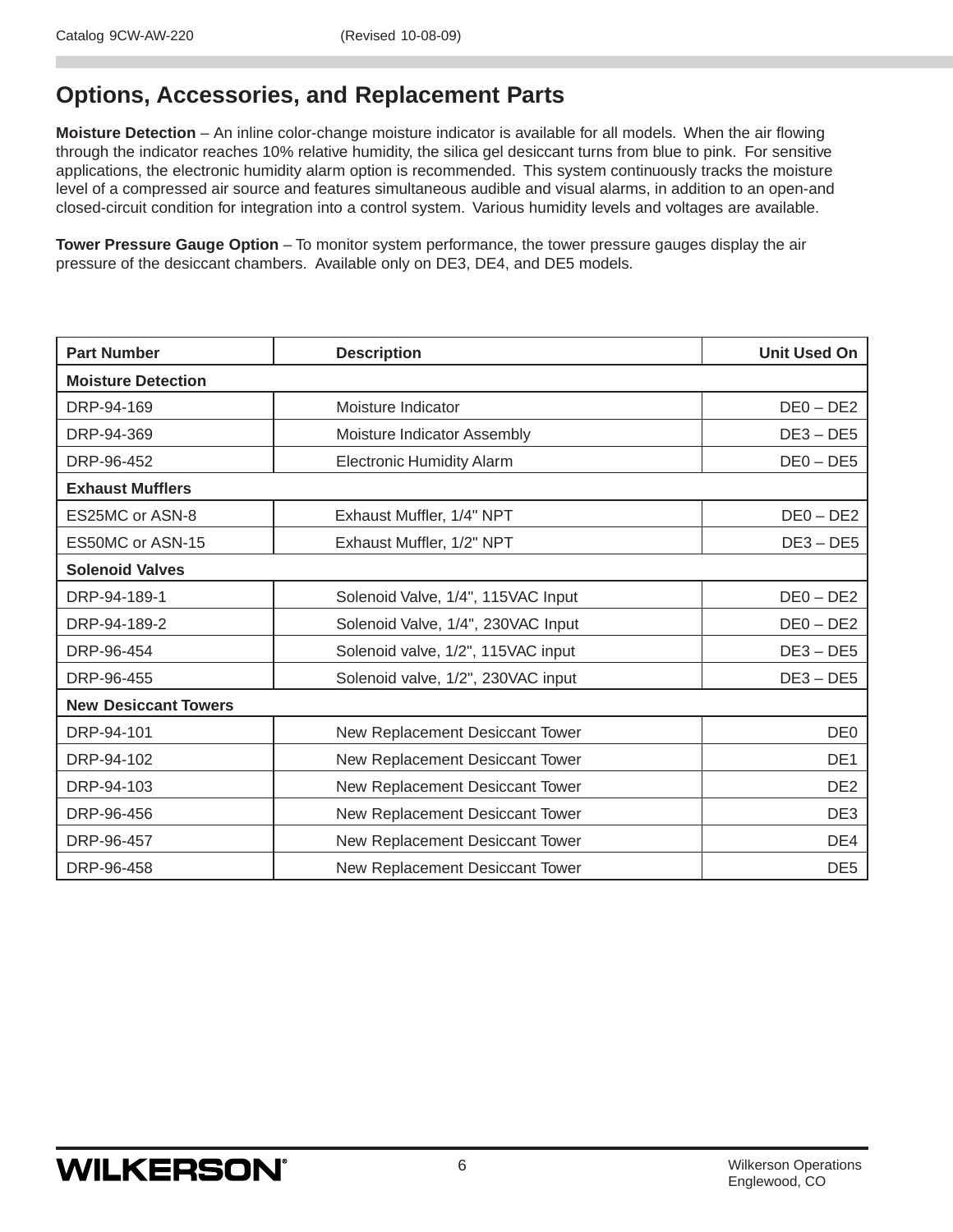## <span id="page-8-0"></span>**Dimensions (inches)**

**DE0, DE1, and DE2 DE3, DE4, and DE5**



| Model<br>Number | A            | В     | C                         | D     | Е     | F     |
|-----------------|--------------|-------|---------------------------|-------|-------|-------|
| DE <sub>0</sub> | 6.000        | 5.875 | 3.375                     | 7.250 | 4.912 | 8.120 |
| l DE1           | 9.000        | 5.875 | 3.375                     | 7.250 | 4.912 | 8.120 |
| DE2             | 12.000 5.875 |       | 3.375                     | 7.250 | 4.912 | 8.120 |
| DE3             |              |       | 18.625 6.000 25.500 3.250 |       | 5.500 | 8.250 |
| DE4             | 22.935       |       | 6.000 30.000              | 4.250 | 6.400 | 9.250 |
| DE5             |              |       | 28.125 6.000 35.250 4.250 |       | 6.400 | 9.250 |





| Model<br><b>Number</b> | <b>Approximate</b><br><b>Weight (lbs)</b> |
|------------------------|-------------------------------------------|
| DE <sub>0</sub>        | 7                                         |
| DE <sub>1</sub>        | 8                                         |
| DE <sub>2</sub>        | 9                                         |
| DE3                    | 20                                        |
| DE4                    | 31                                        |
| DE5                    | 36                                        |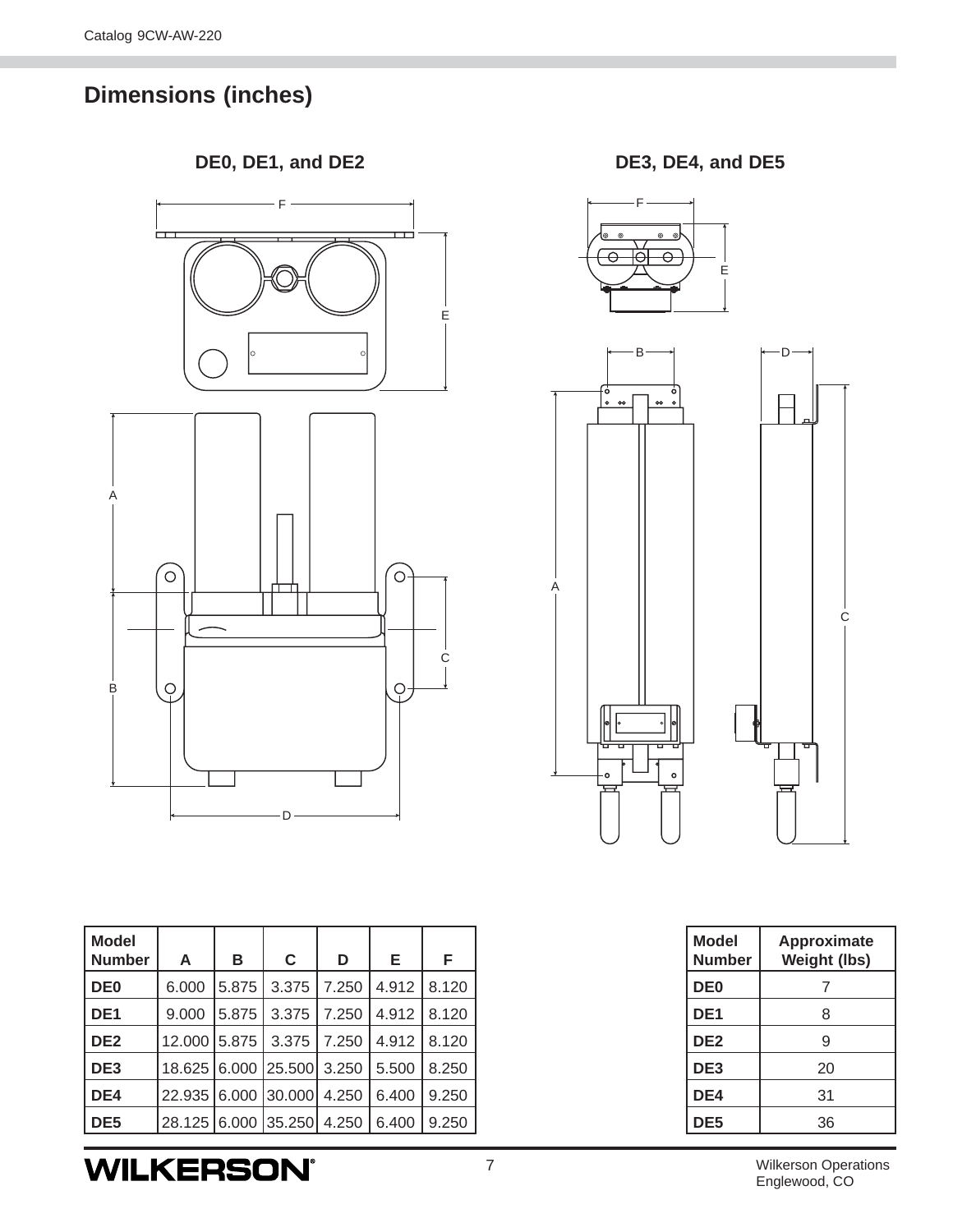## <span id="page-9-0"></span>**Notes**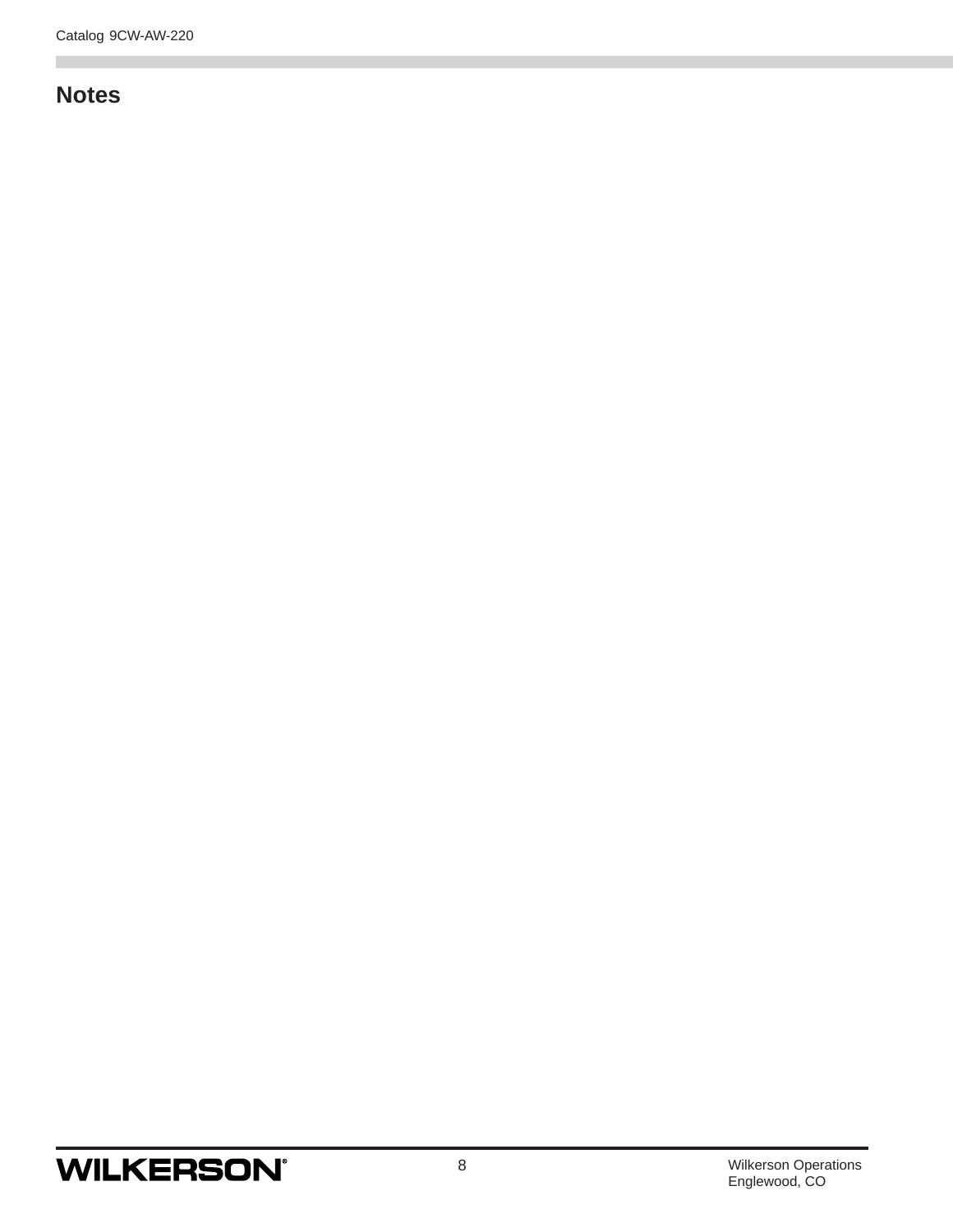### <span id="page-10-0"></span>**Offer of Sale**

**The items described in this document and other documents or descriptions provided by The Company, its subsidiaries and its authorized distributors, are hereby offered for sale at prices to be established by The Company, its subsidiaries and its authorized distributors. This offer and its acceptance by any customer ("Buyer") shall be governed by all of the following Terms and Conditions. Buyer's order for any such item, when communicated to The Company, its subsidiaries or an authorized distributor ("Seller") verbally or in writing, shall constitute acceptance of this offer.**

**1. Terms and Conditions of Sale:** All descriptions, quotations, proposals, offers, acknowledgments, acceptances and sales of Seller's products are subject to and shall be governed exclusively by the terms and conditions stated herein. Buyer's acceptance of any offer to sell is limited to these terms and conditions. Any terms or conditions in addition to, or inconsistent with those stated herein, proposed by Buyer in any acceptance of an offer by Seller, are hereby objected to. No such additional, different or inconsistent terms and conditions shall become part of the contract between Buyer and Seller unless expressly accepted in writing by Seller. Seller's acceptance of any offer to purchase by Buyer is expressly conditional upon Buyer's assent to all the terms and conditions stated herein, including any terms in addition to, or inconsistent with those contained in Buyer's offer. Acceptance of Seller's products shall in all events constitute such assent.

**2. Payment:** Payment shall be made by Buyer net 30 days from the date of delivery of the items purchased hereunder. Amounts not timely paid shall bear interest at the maximum rate permitted by law for each month or portion thereof that the Buyer is late in making payment. Any claims by Buyer for omissions or shortages in a shipment shall be waived unless Seller receives notice thereof within 30 days after Buyer's receipt of the shipment.

**3. Delivery:** Unless otherwise provided on the face hereof, delivery shall be made F.O.B. Seller's plant. Regardless of the method of delivery, however, risk of loss shall pass to Buyer upon Seller's delivery to a carrier. Any delivery dates shown are approximate only and Seller shall have no liability for any delays in delivery.

**4. Warranty:** Seller warrants that the items sold hereunder shall be free from defects in material or workmanship for a period of 18 months from date of shipment from Parker Hannifin Corporation. THIS WARRANTY COMPRISES THE SOLE AND ENTIRE WARRANTY PERTAINING TO ITEMS PROVIDED HEREUNDER. SELLER MAKES NO OTHER WARRANTY, GUARANTEE, OR REPRESENTATION OF ANY KIND WHATSOEVER. ALL OTHER WARRANTIES, INCLUDING BUT NOT LIMITED TO, MERCHANTABILITY AND FITNESS FOR PURPOSE, WHETHER EXPRESS, IMPLIED, OR ARISING BY OPERATION OF LAW, TRADE USAGE, OR COURSE OF DEALING ARE HEREBY DISCLAIMED.

NOTWITHSTANDING THE FOREGOING, THERE ARE NO WARRANTIES WHATSOEVER ON ITEMS BUILT OR ACQUIRED WHOLLY OR PARTIALLY, TO BUYER'S DESIGN OR SPECIFICATIONS.

**5. Limitation of Remedy:** SELLER'S LIABILITY ARISING FROM OR IN ANY WAY CONNECTED WITH THE ITEMS SOLD OR THIS CONTRACT SHALL BE LIMITED EXCLUSIVELY TO REPAIR OR REPLACEMENT OF THE ITEMS SOLD OR REFUND OF THE PURCHASE PRICE PAID BY BUYER, AT SELLER'S SOLE OPTION. IN NO EVENT SHALL SELLER BE LIABLE FOR ANY INCIDENTAL, CONSEQUENTIAL OR SPECIAL DAMAGES OF ANY KIND OR NATURE WHATSOEVER, INCLUDING BUT NOT LIMITED TO LOST PROFITS ARISING FROM OR IN ANY WAY CONNECTED WITH THIS AGREEMENT OR ITEMS SOLD HEREUNDER, WHETHER ALLEGED TO ARISE FROM BREACH OF CONTRACT, EXPRESS OR IMPLIED WARRANTY, OR IN TORT, INCLUDING WITHOUT LIMITATION, NEGLIGENCE, FAILURE TO WARN OR STRICT LIABILITY.

**6. Changes, Reschedules and Cancellations:** Buyer may request to modify the designs or specifications for the items sold hereunder as well as the quantities and delivery dates thereof, or may request to cancel all or part of this order, however, no such requested modification or cancellation shall become part of the contract between Buyer and Seller unless accepted by Seller in a written amendment to this Agreement. Acceptance of any such requested modification or cancellation shall be at Seller's discretion, and shall be upon such terms and conditions as Seller may require.

**7. Special Tooling:** A tooling charge may be imposed for any special tooling, including without limitations, dies, fixtures, molds and patterns, acquired to manufacture items sold pursuant to this contract. Such special tooling shall be and remain Seller's property notwithstanding payment of any charges by Buyer. In no event will Buyer acquire any interest in apparatus belonging to Seller which is utilized in the manufacture of the items sold hereunder, even if such apparatus has been specially

converted or adapted for such manufacture and notwithstanding any charges paid by Buyer. Unless otherwise agreed, Seller shall have the right to alter, discard or otherwise dispose of any special tooling or other property in its sole discretion at any time.

**8. Buyer's Property:** Any designs, tools, patterns, materials, drawings, confidential information or equipment furnished by Buyer, or any other items which become Buyer's property, may be considered obsolete and may be destroyed by Seller after two (2) consecutive years have elapsed without Buyer placing an order for the items which are manufactured using such property. Seller shall not be responsible for any loss or damage to such property while it is in Seller's possession or control.

**9. Taxes:** Unless otherwise indicated on the face hereof, all prices and charges are exclusive of excise, sales, use, property, occupational or like taxes which may be imposed by any taxing authority upon the manufacture, sale or delivery of the items sold hereunder. If any such taxes must be paid by Seller or if Seller is liable for the collection of such tax, the amount thereof shall be in addition to the amounts for the items sold. Buyer agrees to pay all such taxes or to reimburse Seller therefore upon receipt of its invoice. If Buyer claims exemption from any sales, use or other tax imposed by any taxing authority, Buyer shall save Seller harmless from and against any such tax, together with any interest or penalties thereon which may be assessed if the items are held to be taxable.

**10. Indemnity For Infringement of Intellectual Property Rights:** Seller shall have no liability for infringement of any patents, trademarks, copyrights, trade dress, trade secrets or similar rights except as provided in this Part 10. Seller will defend and indemnify Buyer against allegations of infringement of U.S. patents, U.S. trademarks, copyrights, trade dress and trade secrets (hereinafter "Intellectual Property Rights"). Seller will defend at its expense and will pay the cost of any settlement or damages awarded in an action brought against Buyer based on an allegation that an item sold pursuant to this contract infringes the Intellectual Property Rights of a third party. Seller's obligation to defend and indemnify Buyer is contingent on Buyer notifying Seller within ten (10) days after Buyer becomes aware of such allegations of infringement, and Seller having sole control over the defense of any allegations or actions including all negotiations for settlement or compromise. If an item sold hereunder is subject to a claim that it infringes the Intellectual Property Rights of a third party, Seller may, at its sole expense and option, procure for Buyer the right to continue using said item, replace or modify said item so as to make it noninfringing, or offer to accept return of said item and return the purchase price less a reasonable allowance for depreciation. Notwithstanding the foregoing, Seller shall have no liability for claims of infringement based on information provided by Buyer, or directed to items delivered hereunder for which the designs are specified in whole or part by Buyer, or infringements resulting from the modification, combination or use in a system of any item sold hereunder. The foregoing provisions of this Part 10 shall constitute Seller's sole and exclusive liability and Buyer's sole and exclusive remedy for infringement of Intellectual Property Rights.

If a claim is based on information provided by Buyer or if the design for an item delivered hereunder is specified in whole or in part by Buyer, Buyer shall defend and indemnify Seller for all costs, expenses or judgements resulting from any claim that such item infringes any patent, trademark, copyright, trade dress, trade secret or any similar right.

**11. Force Majeure:** Seller does not assume the risk of and shall not be liable for delay or failure to perform any of Seller's obligations by reason of circumstances beyond the reasonable control of Seller (hereinafter "Events of Force Majeure"). Events of Force Majeure shall include without limitation, accidents, acts of God, strikes or labor disputes, acts, laws, rules or regulations of any government or government agency, fires, floods, delays or failures in delivery of carriers or suppliers, shortages of materials and any other cause beyond Seller's control.

**12. Entire Agreement/Governing Law:** The terms and conditions set forth herein, together with any amendments, modifications and any different terms or conditions expressly accepted by Seller in writing, shall constitute the entire Agreement concerning the items sold, and there are no oral or other representations or agreements which pertain thereto. This Agreement shall be governed in all respects by the law of the State of Ohio. No actions arising out of sale of the items sold hereunder or this Agreement may be brought by either party more than two (2) years after the cause of action accrues.